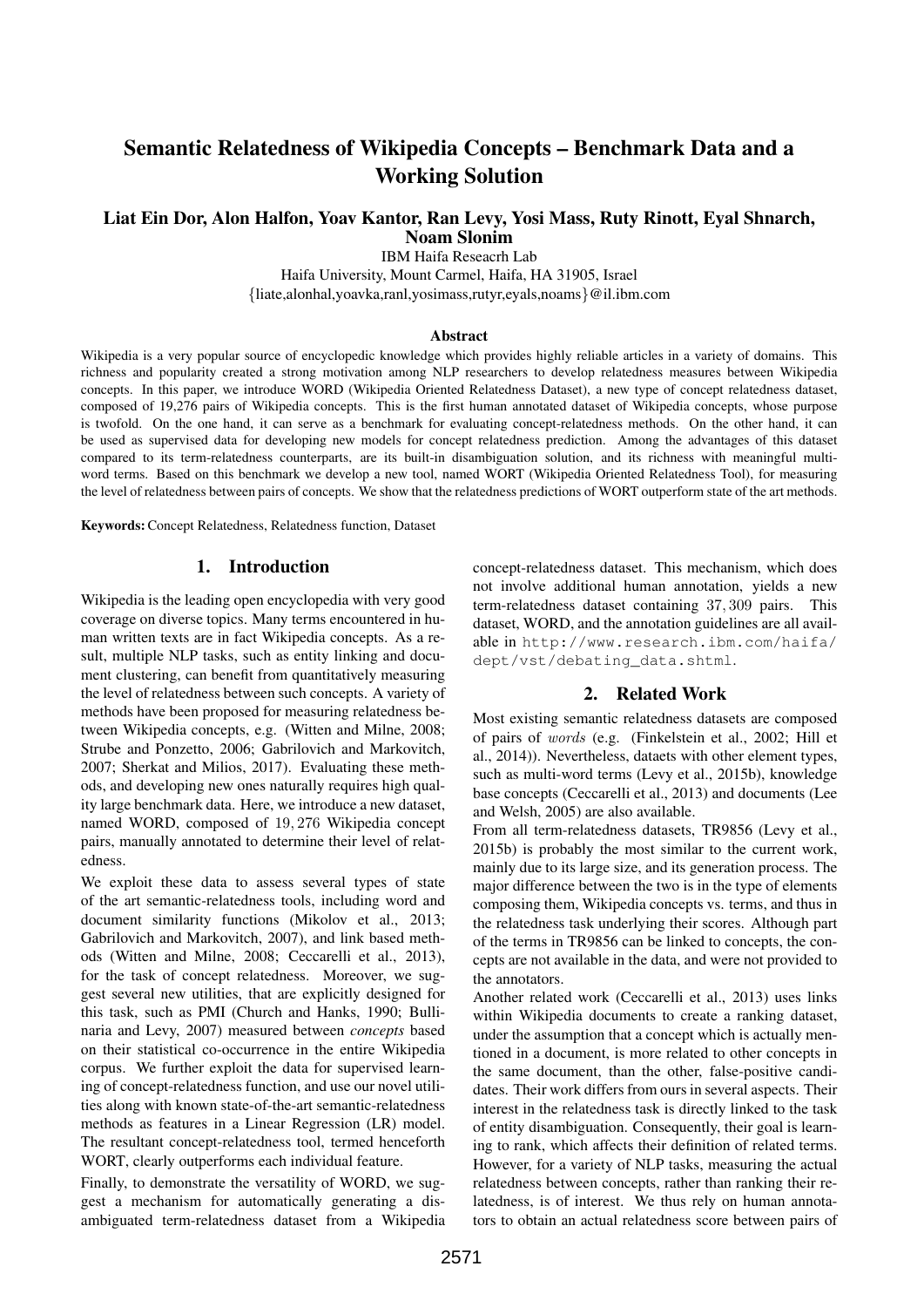concepts, instead of ranking pairs of concepts based on the aforementioned heuristics over Wikipedia.

### 3. Benchmark Generation

The benchmark generation process is composed of several stages.

### 3.1. Concept Pairs Selection

The objective of the Concept Pairs Selection stage is to create a balanced population of related and unrelated concept pairs. Clearly, a set of randomly selected pairs is expected to contain a low fraction of related pairs. To overcome this we follow (Levy et al., 2015b) who suggested a similar procedure for n-grams, and hypothesize that concepts which are over represented within a given article, tend to be related to one another. Thus, we first apply the TagMe (Ferragina and Scaiella, 2010) wikification tool, to identify concepts mentioned in the article, and then use the Hypergeometric (HG) test to create a Concept Lexicon (CL) per article, composed of all concepts with a HG p-value  $\leq 0.05$ after Bonferroni correction.

We selected 123 Wikipedia articles covering various topics like "affirmative action", "vegetarianism" and "atheism", and used the above mentioned procedure to generate 123 CLs. From each CL we created 160 concept pairs by randomly selecting 160 concepts from the CL, and pairing 40 of them with the article concept, and the rest 120 with another 120 concepts selected at random from the CL. For too small CLs, the maximal possible number of pairs was selected. In any case, we avoided selecting pairs of identical concepts.

### 3.2. Annotation

The above process yielded a total of 19, 649 concept pairs that were manually annotated via CrowdFlower, each by 10 annotators. The annotators were presented with a pair of URIs of Wikipedia articles, and were asked to mark them as "related", if they believe there is an immediate associative connection between them, and as "unrelated" otherwise. The annotators were further instructed to consider antonyms as related.

# 3.3. Post Processing

In order to increase the reliability of our dataset, we applied the following post processing procedure. We analyzed the inter-annotator agreement using Cohen's kappa coefficient, and filtered out annotators whose average kappa with the other annotators was smaller than 0.25. Annotators that did not have at least 50 common pairs with at least three other annotators were filtered out. The concept pairs that had less than 8 judgments after the annotators' filtering process, were removed from the benchmark.

# 3.4. Dataset Statistics

After filtering out some annotators we were left with 247 distinct annotators with average pairwise Cohen's kappa coefficient of 0.57. Removing concept pairs that were left with  $< 8$  annotations, we ended up with a total of 19,276 annotated concept pairs covering 10, 871 unique concepts. The relatedness score of each concept pair was computed by averaging over the binary answers of the annotators, yielding a relatedness score in the range [0, 1]. We refer to these data as WORD, standing for Wikipedia Oriented Relatedness Dataset.

WORD is enriched with related concepts, where more than 50% of the pairs have a positive score, and more than 15% have a score  $> 0.5$ . WORD is also enriched with multiword terms (MWTs). 66% of the concepts are MWTs, among which 65% are bigrams. WORD is split into training and test set, where 2/3 of the topic articles, are in the training set, and the rest are in the test set. The information provided in the data includes the concept URIs and titles; the title of the article from which they were selected; whether they belong to the train or test set; and their relatedness annotation score.

### 3.5. Advantages Compared to Existing Datasets

Most existing term-relatedness datsets suffer from several issues (Batchkarov et al., 2016; Chiu et al., 2016; Faruqui et al., 2016) for which WORD provides at least partial solutions. To the best of our knowledge, this is the largest dataset of its type, whose number of pairs is large enough to yield high quality learning and evaluation results. Unlike most existing datasets, it is split into a training and a test set, providing a well defined framework for developing supervised relatedness methods, and for comparing between different relatedness functions. Furthermore, we use a cross validation setting, named LOTO, whose advantages are described in Section 4.. Moreover, as a conceptrelatedness dataset, it is enriched with meaningful MWTs, unlike most standard term-relatedness datasets that include mostly unigrams, or noisy n-grams. Furthermore, the entities in WORD are disambiguated, since their meaning is provided by their Wikipedia article. As a result, the agreement within the annotators is rather high compared to the typical agreement in term-relatedness tasks. Finally, models that learn from WORD can utilize the large amount of structure data and side information of Wikipedia for improving relatedness predictions.

# 3.6. Term Relatedness Dataset Generation

We suggest a method for automatically generating a termrelatedness dataset from Wikipedia concept relatedness dataset. Our method is based on redirects and commonness of Wikipedia links, which are used to find, for each concept, a disambiguated and reliable equivalence set of n-grams associated with it. Then, given a concept pair  $\{c_1, c_2\}$ , these sets are used to create all possible n-gram pairs, and are assigned the score of  $\{c_1, c_2\}$ . This procedure is repeated for all the pairs in WORD, and results in a term-relatedness dataset of 37,309 pairs.

# 4. Wikipedia Oriented Relatedness Tool (WORT)

WORT is a tool for measuring relatedness between pairs of concepts. It receives two concepts as input, and returns a value in the range [0, 1] indicating their predicted level of relatedness. The tool is based on a Linear Regression algorithm, which outperformed other models, including Nearest Neighbors. For model and feature selection we used a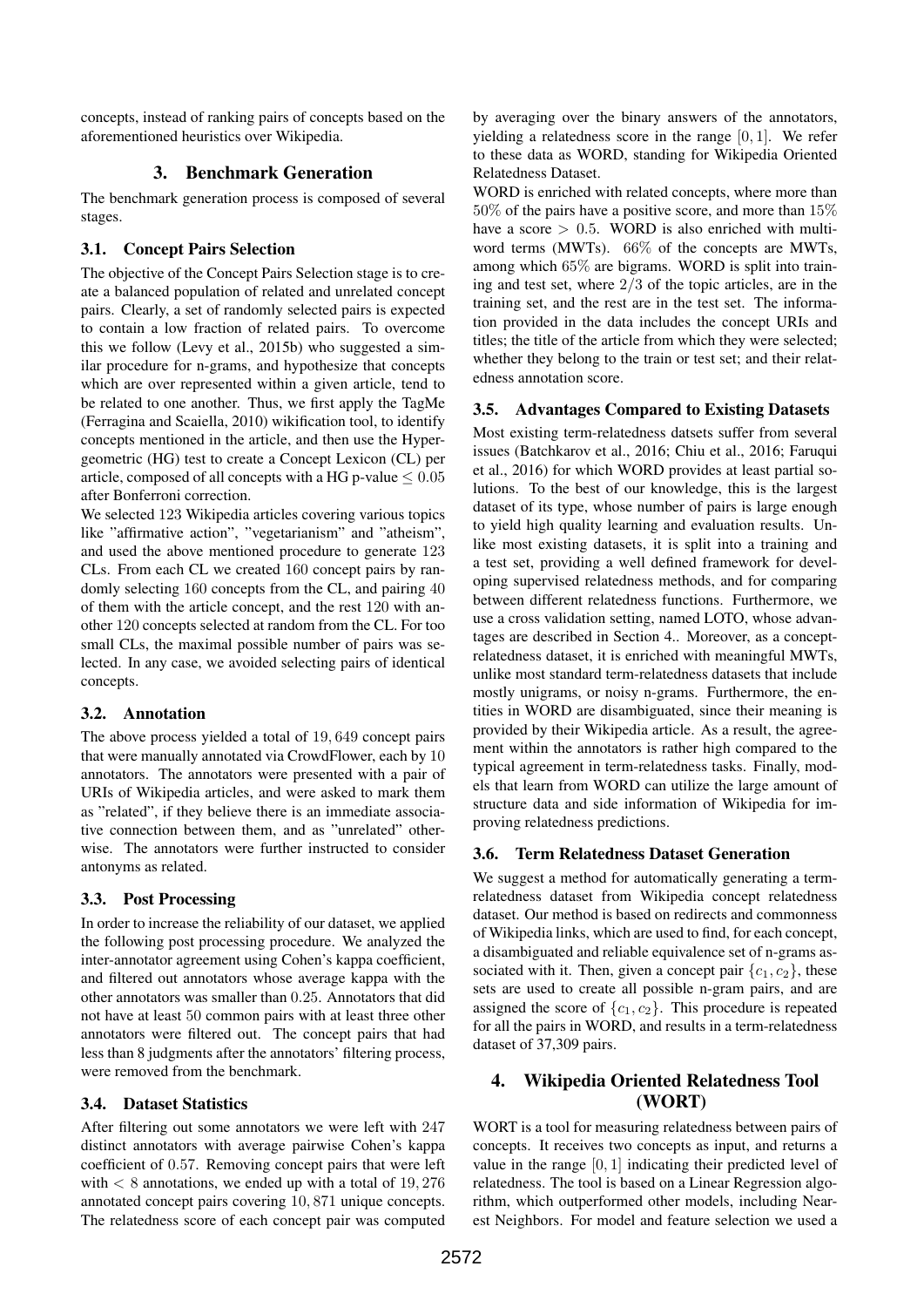Leave-One-Topic-Out (LOTO) cross validation setting on the training data, dividing the pairs into folds based on the article topic they originate from. This ensures that pairs included in the training set fold have little overlap with pairs associated with the left-out topic, hence avoiding a biased estimate of the model performance.

#### 4.1. Model Features

WORT has 16 features which we classify into four categories, based on the type of information they rely on: *wordlevel* distribution, *concept-level* distribution, Wikipedia meta-data and article-text. The word-level distribution features treat a concept as the set of words composing its article title. Specifically, the relatedness between concepts is computed as follows. Let  $r(x, y)$  be a word level relatedness measure between words x and y. We define the word-to-concept relatedness between a word x and a concept B to be  $max_i r(x, y_i)$ , where  $\{y_1, ..., y_n\}$  are the words of the article title of concept B. The relatedness between concept A and concept B  $CC(A, B)$  is the average wordto-concept relatedness between the words in A and the concept B. The concept level relatedness between A and B is the average over the asymmetric functions  $CC(A, B)$ and  $CC(B, A)$ . The word-level distribution features of the model are cosine similarity between Word2Vec(W2V) representation (Mikolov et al., 2013) and first order positive point mutual information (Church and Hanks, 1990), denoted by PMI1. Notice that word-level second order positive point mutual information (Bullinaria and Levy, 2007) was also computed, but was not included in the model since it did not contribute to its performance, probably due to its similarity to W2V (Levy et al., 2015a). The conceptlevel distribution features are novel relatedness methods, that adapt the word level measures to the level of concepts. These methods use concepts as basic units in the distribution computations. For examples, all appearances of the terms "U.S.", "U.S.A", "United States" etc. are treated as appearances of the concept "United States". This unification results in richer statistics about the associated terms. WORT includes the concept-level versions of PMI1, PMI2, and their normalized versions (Bouma, 2009), obtained based on applying TagMe (Ferragina and Scaiella, 2010) to the entire Wikipedia May 2017 dump. The Wikipedia metadata features, rely on information such as the category and link structure. A thorough list of features from this group is provided in (Ceccarelli et al., 2013), most of which are included in WORT. Finally, WORT contains two *article-text* features, ESA (Gabrilovich and Markovitch, 2007), and the cosine similarity between the tf-idf vectors of the two articles (TFIDF-CS). Other features, such as the Jensen Shannon divergence between the bag-of-words representation of two articles, were omitted from the final model due to their high computational time and their negligible contribution to the overall performance. The full list of the 16 WORT features and their description appears in Table 1. We use  $in(e)$ and  $out(e)$  to denote the number of incoming and outgoing links of concept e.

| word-level distribution features    |                                                                                          |
|-------------------------------------|------------------------------------------------------------------------------------------|
| PMI1                                | word level first order positive<br>PMI (Church and Hanks, 1990)                          |
| W <sub>2</sub> V                    | cosine similarity between the                                                            |
|                                     | Word2Vec representations of                                                              |
|                                     | the two concepts (Mikolov et                                                             |
|                                     | al., 2013)                                                                               |
| concept-level distribution features |                                                                                          |
| NPMI1_C                             | normalized concept-level<br>first                                                        |
|                                     | order positive PMI1                                                                      |
| PMI1_C                              | concept level normalized PMI1                                                            |
| PMI <sub>2</sub> C                  | cosine similarity between the                                                            |
|                                     | PMI1 values of each concept                                                              |
|                                     | with the 10000 most frequent                                                             |
|                                     | concepts                                                                                 |
| Wikipedia meta-data features        |                                                                                          |
| <b>INLINK-PMI</b>                   | normalized PMI between the in                                                            |
|                                     | links of the concepts (Cecca-                                                            |
|                                     | relli et al., 2013)                                                                      |
| <b>MW</b>                           | co-citation<br>based<br>similarity                                                       |
|                                     | (Witten and Milne, 2008)                                                                 |
| <b>COND-PROB</b>                    | $\frac{1}{2}(\frac{in(a)\cap in(b)}{in(b)}+\frac{in(a)\cap in(b)}{2})$<br>in(b)<br>in(a) |
| $J-IN$                              | $in(a)\cap in(b)$<br>Jaccard similarity:<br>$in(a)\cup in(b)$                            |
| J-OUT                               | Jaccard similarity considering                                                           |
|                                     | the outgoing links                                                                       |
| J-IN-OUT                            | Jaccard similarity considering                                                           |
|                                     | the union of incoming and out-                                                           |
|                                     | going links                                                                              |
| <b>FRIEND</b>                       | 1 if a links to b and b links to a,                                                      |
| DIRECT-LINK                         | 1 if $b \in in(a) \& a \in in(b), 0$                                                     |
|                                     | otherwise                                                                                |
| <b>CATEGORY</b>                     | 1 if the two concepts share                                                              |
|                                     | a Wikipedia category, 0 other-                                                           |
|                                     | wise                                                                                     |
| article-text features               |                                                                                          |
| <b>TFIDF-CS</b>                     | Cosine similarity between the                                                            |
|                                     | tf-idf vectors of the two concept                                                        |
|                                     | articles                                                                                 |
| <b>ESA</b>                          | Cosine similarity between ESA                                                            |
|                                     | representation of the concept                                                            |
|                                     | aricles                                                                                  |

#### 5. Results

We used the test set of WORD to evaluate the performance of the different features in comparison to WORT. We computed both Spearman and Pearson correlations, to receive a wider picture of the relative strengths and weaknesses of the different features. The strongest features, according to Pearson correlation, are presented in Figure 1. As shown in the figure, each of the four feature categories mentioned in 4.1. has a representative within the five leading features. The strongest feature is the *text-based* feature, TFIDF-CS, which is followed by the *word-level distribution* features, PMI1 and W2V. Next, the novel concept-level normalized positive PMI1 (NPMI1 C) leads the *concept-level distri-*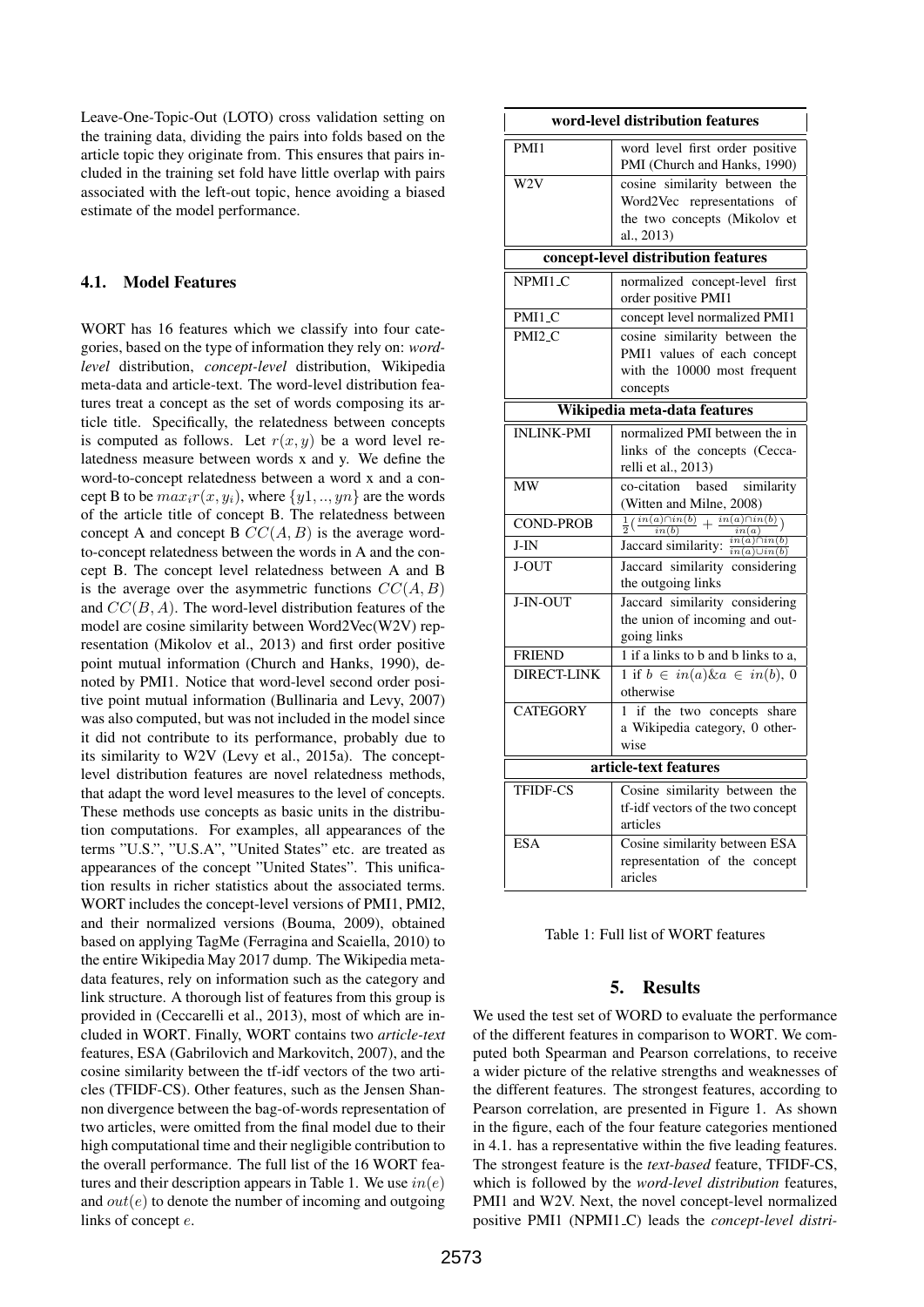*bution* features, while INLINK-PMI, which computes the PMI between the incoming links of the two concepts (Ceccarelli et al., 2013), leads the *Wikipedia meta-data* features. To examine the statistical significance of the obtained feature ranking, we used the MRDS method (Rastogi et al., 2015), which given a pair of features, computes the significance of the difference between their prediction capabilities, based on the difference between their observed correlations, the correlation between them, and the size of the data. Applying this test to the pairs within the top ranked features, the advantage of PMI1 over W2V and INLINK-PMI over PMI1<sub>-C</sub> was shown to be insignificant. The relative ranking of the other feature pairs was statistically significant, with p-value  $< 0.05$ . We further applied MRDS to check the advantage of the highest ranked feature from each category, over the other members of its category. The advantage of PMI1 over W2V was already shown to be insignificant. However, the advantage in the three other feature categories was significant, with p-value  $< 0.05$ .

Sorting the features by their Spearman correlation results in a slightly different feature hierarchy. The three leading features remain unchanged, but the concept-level features are replaced in the top list with link-structure features. This result implies that the link based features are stronger in concept ranking then in prediction of relatedness level, where the opposite is true for the *concept-level distribution* features.

WORT improvement of Spearman and Pearson correlation compared to the best feature (TFIDF-CS), is 16% and 13% respectively. This improvement is significant for both Spearman and Pearson correlation with MRDS p-value <  $10^{-308}$ .



Figure 1: Pearson (blue) and Spearman (red) correlations of WORT (right most bars), and of the highest ranked WORT features according to Pearson correlation. The feature names appear below the bars.

### 6. Discussion and Future Work

We propose a novel type of semantic relatedness dataset, composed of pairs of Wikipedia concepts manually scored by human annotators. We display its usefulness for evaluating different families of relatedness functions, and study their relative performance. To demonstrate the versatility of WORD, we introduce a mechanism for automatically converting it into an even larger disambiguated termrelatedness dataset. Furthermore, by using the documents of the concept articles, WORD can serve also as a document relatedness dataset which is dramatically larger than the existing dataset (Lee and Welsh, 2005). From the supervised learning point of view, the performance of our new tool, WORT, which despite its simplicity, yields a relatedness function that significantly improves state of the art methods, demonstrates the high synergistic potential that lies in the diversity of the participating features. More complex models can be learned for further improving the relatedness function. For example, one can adopt the approach used by (Mueller and Thyagarajan, 2016) for metric learning of sentences, and use Siamese networks for learning concept representations and a metric between them. Finally, the concept pairs identified as related in WORD probably manifest various types of relatedness, including topical relations, functional relations, and so forth. More work is needed to characterize these relations types and their relative frequency in the data; different prediction methods could then be developed, specializing in predicting specific types of relations between concept pairs.

#### 7. Acknowledgements

The authors would like to thank Vered Shwartz for her contribution to the preliminary stages of this work.

#### 8. Bibliographical References

- Batchkarov, M., Kober, T., Reffin, J., Weeds, J., and Weir, D. (2016). A critique of word similarity as a method for evaluating distributional semantic models. *ACL 2016*, page 7.
- Bouma, G. (2009). Normalized (pointwise) mutual information in collocation extraction. In *Proceedings of the Biennial GSCL Conference*, volume 156.
- Bullinaria, J. A. and Levy, J. P. (2007). Extracting semantic representations from word co-occurrence statistics: A computational study. *Behavior research methods*, 39(3):510–526.
- Ceccarelli, D., Lucchese, C., Orlando, S., Perego, R., and Trani, S. (2013). Learning relatedness measures for entity linking. In *Proceedings of the 22nd ACM international conference on Information & Knowledge Management*, pages 139–148. ACM.
- Chiu, B., Korhonen, A., and Pyysalo, S. (2016). Intrinsic evaluation of word vectors fails to predict extrinsic performance. *ACL 2016*, page 1.
- Church, K. W. and Hanks, P. (1990). Word association norms, mutual information, and lexicography. *Computational linguistics*, 16(1):22–29.
- Faruqui, M., Tsvetkov, Y., Rastogi, P., and Dyer, C. (2016). Problems with evaluation of word embeddings using word similarity tasks. *arXiv preprint arXiv:1605.02276*.
- Ferragina, P. and Scaiella, U. (2010). Tagme: on-the-fly annotation of short text fragments (by wikipedia entities). In *CIKM*.
- Finkelstein, L., Gabrilovich, E., Matias, Y., Rivlin, E., Solan, Z., Wolfman, G., and Ruppin, E. (2002). Placing search in context: The concept revisited. *ACM Transactions on Information Systems*, 20(1):116–131.
- Gabrilovich, E. and Markovitch, S. (2007). Computing semantic relatedness using wikipedia-based explicit semantic analysis. In *IJCAI*, volume 7, pages 1606–1611.